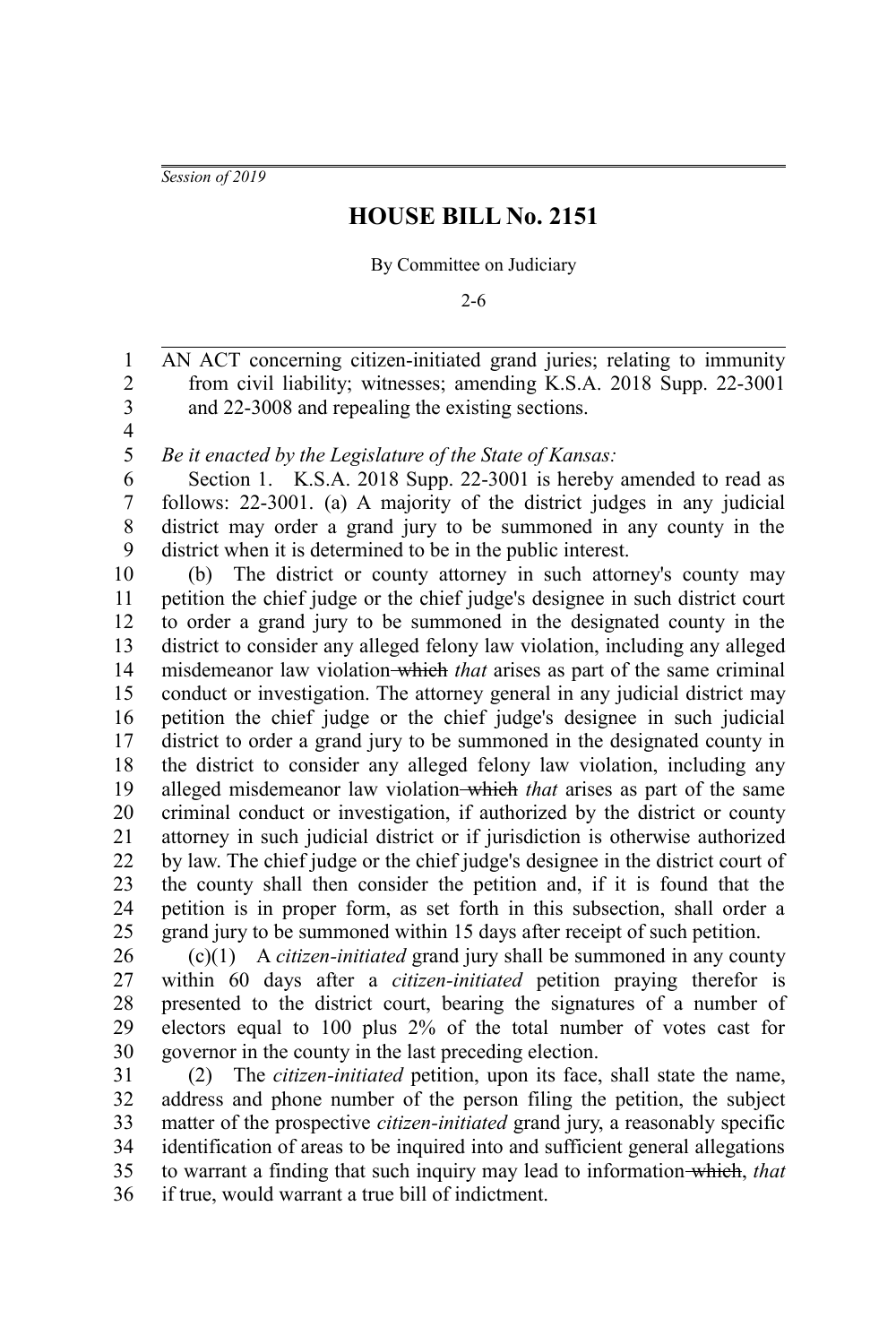3

(3) (A) The *citizen-initiated* petition shall be in substantially the following form: 1 2

The undersigned qualified electors of the county of

and state of Kansas hereby request that the district court of county, Kansas, within 60 days after the filing of this petition, cause a *citizen-initiated* grand jury to be summoned in the county to investigate alleged violations of law and to perform such other duties as may be authorized by law. 4 5 6 7 8

(B) (i) The signatures to the *citizen-initiated* petition need not all be affixed to one paper, but each paper to which signatures are affixed shall have substantially the foregoing form written or printed at the top thereof. Each signer shall add to such signer's signature such signer's place of residence, giving the street and number or rural route number, if any. One of the signers of each paper shall verify upon oath that each signature appearing on the paper is the genuine signature of the person whose name it purports to be and that such signer believes that the statements in the petition are true. 9 10 11 12 13 14 15 16 17

(ii) The *citizen-initiated* petition shall be filed in the office of the clerk of the district court who shall forthwith transmit it to the county election officer, who shall determine whether the persons whose signatures are affixed to the petition are qualified electors of the county. Thereupon, the county election officer shall return the petition to the clerk of the district court, together with such election officer's certificate stating the number of qualified electors of the county whose signatures appear on the petition and the aggregate number of votes cast for all candidates for governor in the county in the last preceding election. 18 19 20 21 22 23 24 25 26

(iii) The judge or judges of the district court of the county shall then consider the *citizen-initiated* petition and, if it is found that the petition is in proper form and bears the signatures of the required number of electors, a *citizen-initiated* grand jury shall be ordered to be summoned. If a *citizeninitiated* grand jury is not summoned because of a finding that the petition, substantially in the form required by this subsection on its face, is not in proper form, the person who filed the petition and whose name, address and phone number appear on the face of each petition shall have the right to appeal the decision to not summon a *citizen-initiated* grand jury as a final judgment pursuant to K.S.A. 22-3601, and amendments thereto. 27 28 29 30 31 32 33 34 35 36

(4) After a *citizen-initiated* grand jury is summoned pursuant to this subsection, but before it begins deliberations, the judge or judges of the district court of the county in which the petition is presented shall provide instructions to the *citizen-initiated* grand jury regarding its conduct and deliberations, which instructions shall include, but not be limited to, the following: 37 38 39 40 41 42

43

(A) You have been impaneled as a *citizen-initiated* grand jury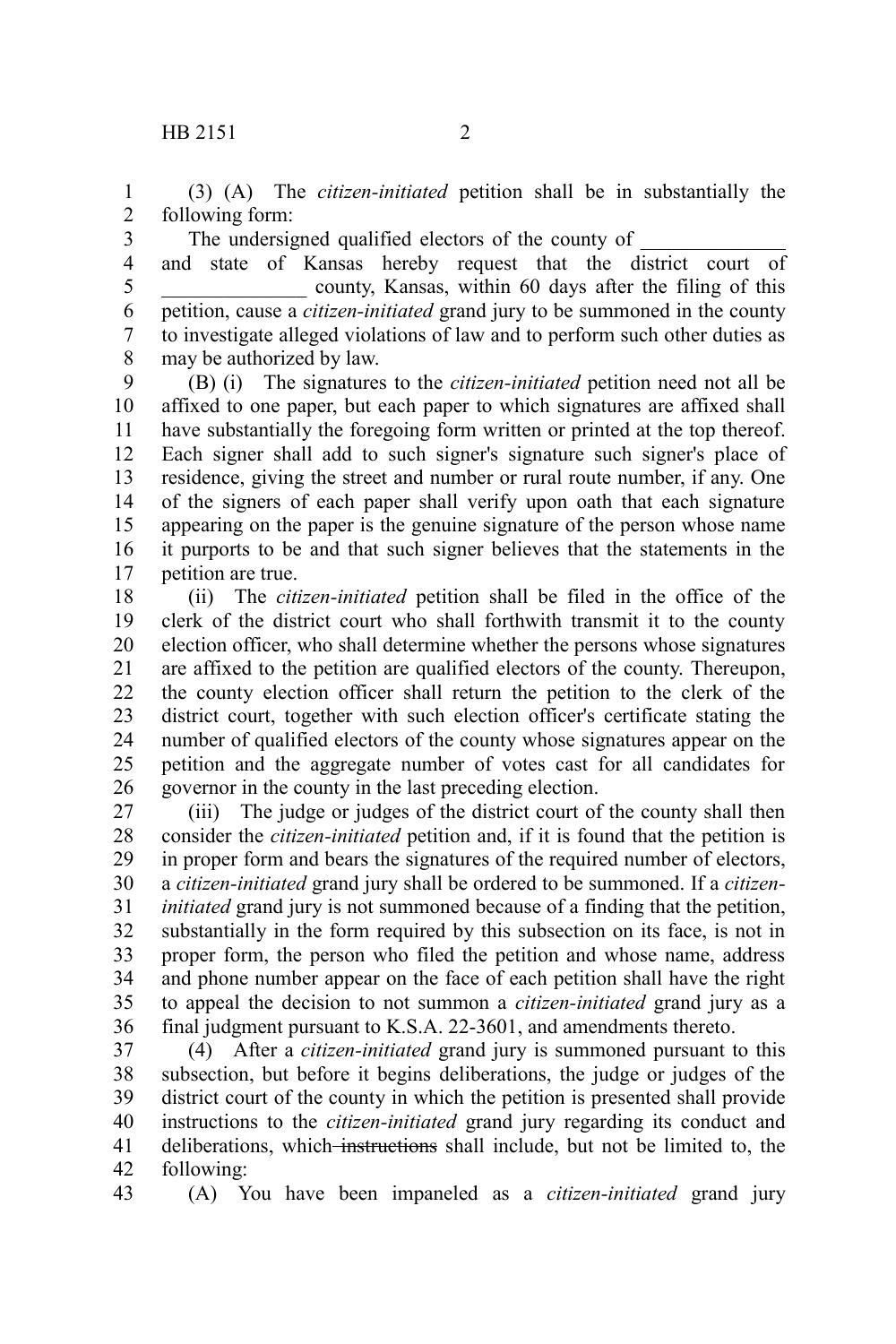pursuant to a citizens' *citizen-initiated* petition filed in this court, signed by 1

(insert number) qualified electors of this county, stating (insert the subject matter described in the petition, including a reasonably specific identification of the areas to be inquired into and the allegations sufficient to warrant a finding that the grand jury's inquiry may lead to information which*that*, if true, would warrant a true bill of indictment). You are charged with making inquiry with regard to this subject matter and determining whether the facts support allegations warranting a true bill of indictment. 2 3 4 5 6 7 8 9

(B) The person filing the citizens' *citizen-initiated* petition filed in this court must be the first witness you call for the purpose of presenting evidence and testimony as to the subject matter and allegations of the petition. 10 11 12 13

(C) You may, with the approval of this court, employ special counsel and investigators, and incur such other expense for services and supplies as you and this court deem necessary. Any special counsel or investigator you employ shall be selected by a majority vote of your *citizen-initiated* grand jury. You may make such selection only after hearing testimony from the person who filed the eitizens' *citizen-initiated* petition. You may utilize the services of any special counsel or investigator you employ instead of, or in addition to, the services of the prosecuting attorney. 14 15 16 17 18 19 20 21

(D) If any witness duly summoned to appear and testify before you fails or refuses to obey, compulsory process will be issued by this court to enforce the witness' attendance. 22 23 24

(E) If any witness appearing before you refuses to testify or to answer any questions asked in the course of the witness' examination, you shall communicate that fact to this court in writing, together with a statement regarding the question the witness refuses to answer. This court will determine and inform you of whether the witness is bound to answer or not. However, no witness appearing before you can be compelled to make any statement which *that* will incriminate such witness. 25 26 27 28 29 30 31

(F) Any person may file a written request with the prosecuting attorney or with the foreman of the *citizen-initiated* grand jury and request to testify or retestify in an inquiry before a grand jury or to appear before a grand jury. Any written request shall include a summary of such person's written testimony. 32 33 34 35 36

(G) At the conclusion of your inquiry and determination, you will return either a no bill of indictment or a true bill of indictment. 37 38

*(5) The person who filed the citizen-initiated petition and whose name, address and phone number appear on the face of each petition shall be immune from civil liability for any good faith conduct under this article.* 39 40 41 42

(d) The grand jury shall consist of 15 members and shall be drawn, 43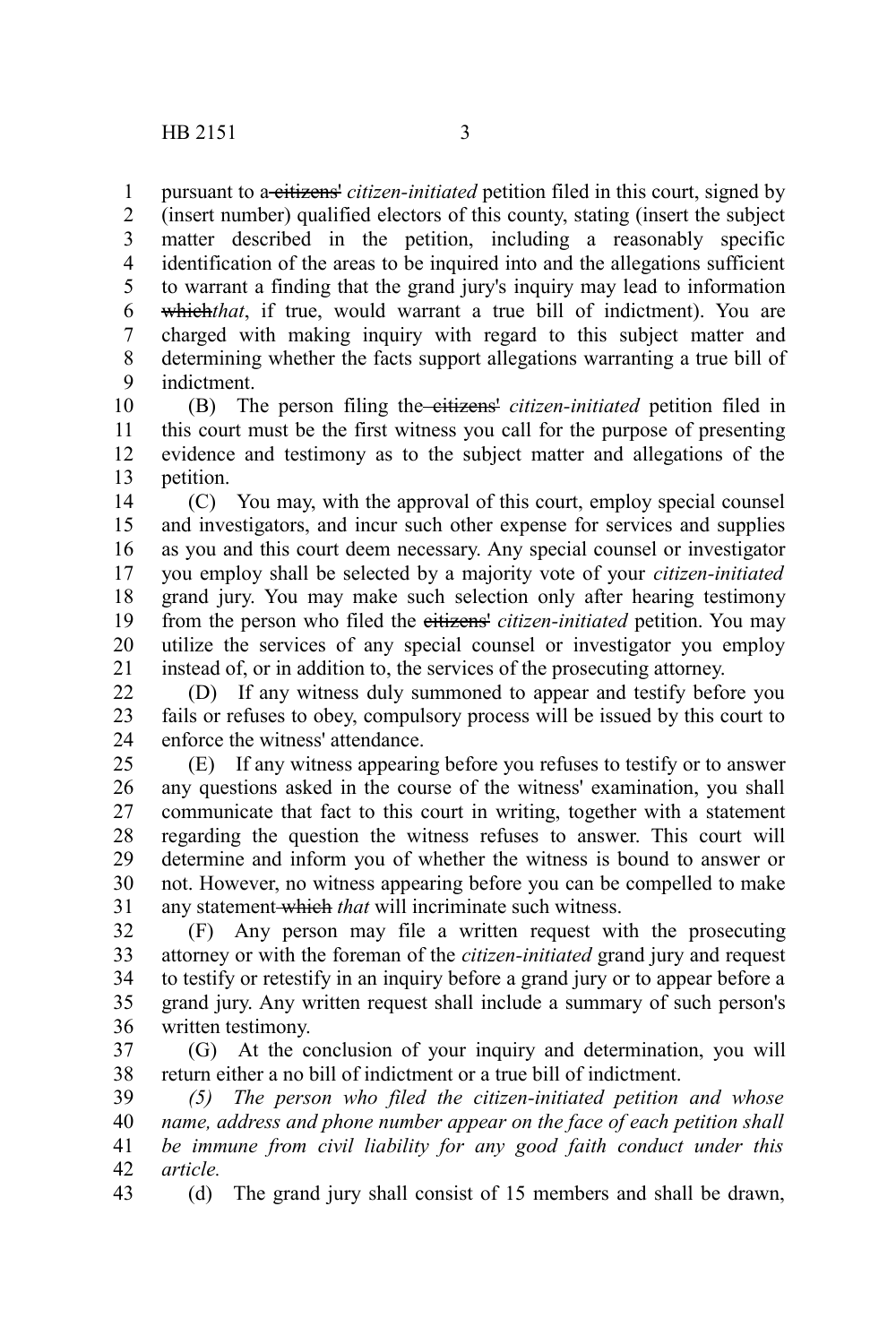qualified and summoned in the same manner as petit jurors for the district court. Twelve members thereof shall constitute a quorum. The judge or judges ordering the grand jury shall direct that a sufficient number of legally qualified persons be summoned for service as grand jurors. In the case of *citizen-initiated* grand juries impaneled pursuant to subsection (c), the judge or judges ordering the grand jury shall allow the person that filed the *citizen-initiated* petition under the provisions of subsection (c)(2), and such person's attorney, to witness the instructions to the *citizen-initiated* grand jury regarding its conduct and deliberations pursuant to subsection  $(c)(4)$ . 1 2 3 4 5 6 7 8 9 10

Sec. 2. K.S.A. 2018 Supp. 22-3008 is hereby amended to read as follows: 22-3008. (a) *(1)* Whenever required by any grand jury, its presiding juror or the prosecuting attorney, the clerk of the court in which the jury is impaneled shall issue subpoenas and other process to bring witnesses to testify before the grand jury. The person who filed the petition 11 12 13 14 15

*(2) If a citizen-initiated grand jury is impaneled* pursuant to K.S.A. 22-3001*(c)*, and amendments thereto, *the person who filed the citizeninitiated petition and whose name, address and phone number appear on the face of each petition* shall be the first witness called by the *citizeninitiated* grand jury for the purpose of presenting evidence and testimony as to the subject matter and allegations of the petition. 16 17 18 19 20 21

(b) If any witness duly summoned to appear and testify before a grand jury fails or refuses to obey, compulsory process shall be issued to enforce the witness' attendance, and the court may punish the delinquent in the same manner and upon the same proceedings as provided by law for disobedience of a subpoena issued out of the court in other cases. 22 23 24 25 26

(c) If any witness appearing before a grand jury refuses to testify or to answer any questions asked in the course of the witness' examination, the fact shall be communicated to a district judge of the judicial district in writing, on which the question refused to be answered shall be stated. The judge shall then determine whether the witness is bound to answer or not, and the grand jury shall be immediately informed of the decision. 27 28 29 30 31 32

(d) No witness before a grand jury shall be required to incriminate the witness' self. 33 34

(e) (1) The county or district attorney, or the attorney general, at any time, on behalf of the state, and the district judge, upon determination that the interest of justice requires, and after giving notice to the prosecuting attorney and hearing the prosecuting attorney's recommendations on the matter, may grant in writing to any person: 35 36 37 38 39

(A) Transactional immunity. Any person granted transactional immunity shall not be prosecuted for any crime which *that* has been committed for which such immunity is granted or for any other transactions arising out of the same incident. 40 41 42 43